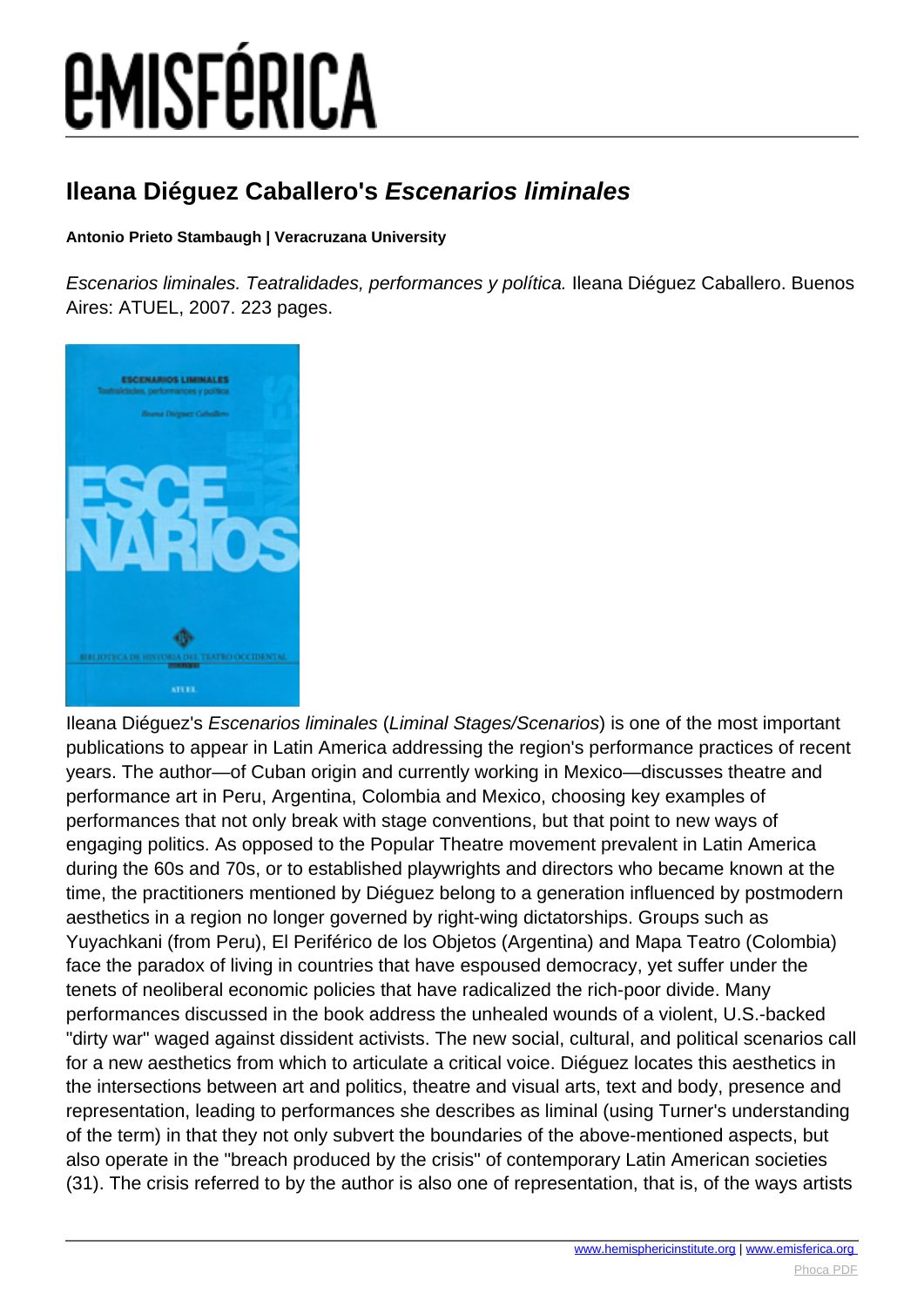subvert the distinctions between the real and the simulacral in their work. But Diéguez is not only interested in the work of artists; she looks also at the work of activists who engage in performance strategies to create dissident acts in the public sphere. Such is the case of Peru's Colectivo Sociedad Civil, which organized a collective washing of the national flag in the year 2000, speaking to the corrupt State apparatus and the need to perform a ritual cleansing of the national body. Actions such as the ones performed by the Colectivo owe much to the Situationist movement, and aim to resist the spectacularization of State politics by means of a radical politization of art (92-93). Another example cited by Diéguez is Mexico's Peaceful Resistance movement which emerged in the wake of the electoral fraud that took place during the 2006 presidential elections, leading to the swearing-in of the right-wing candidate. It is in this context that actress and director Jesusa Rodríguez developed her Creative Resistance project, involving a wide spectrum of activists concerned with the intervention of politically-charged public spaces to make visible the citizens' rejection of the fraud.

Diéguez's book departs from earlier studies of Latin American theatre which limit themselves to historical and descriptive accounts, or at best resort to theatre semiotics to analyze a given performance. The author fully engages with poststructural theory, especially the work of Derrida, Bakhtin, Deleuze, Kristeva and Bhabha. She is as conversant with performance and postcolonial studies, as she is with Latin American theatre theorists such as Gabriel Weisz and Jorge Dubatti. From the latter she stresses the concept of convivio (to coexist or, literally, to co-live), that is, the dialogical process that occurs when theatre practitioners engage with the audience. For Diéguez, convivio allows for a range of practices that may lead to a shared aesthetic experience, but also, and for her more importantly, to a collective politics. Other authors she uses to examine the emergence of a more visual, fragmented and rizomatic performance aesthetics are Hans-Thies Lehmann (Postdramatic Theatre) and José A. Sánchez (Dramaturgias de la imagen), while the writings of Argentine director Eduardo Pavlovsky help articulate an argument about the new "body ethics" posed by performers for whom the physical interaction with others is an act of risk that implies a serious social commitment (88).

Escenarios liminales recalls a book that goes un-cited in Diéguez's bibliography: Liminal Acts, by Susan Broadhurst (1999). While Broadhurst precedes Diéguez in assessing postmodern performance from the perspective of Turner's liminality and poststructural theory, she cites no Latin American example, nor is she interested in the performances' political implications. Diéguez's richly textured arguments are written with an understanding of the social relevance of the groups she discusses, as well as the aesthetic and philosophical challenges they pose. Oddly, given the subject matter of visually based performances, neither book features a single picture of the cases discussed, and one hopes that at least in Diéguez's case, a second edition may provide such materials.

To cite postmodernism and poststructuralism in Diéguez's book does not mean that Latin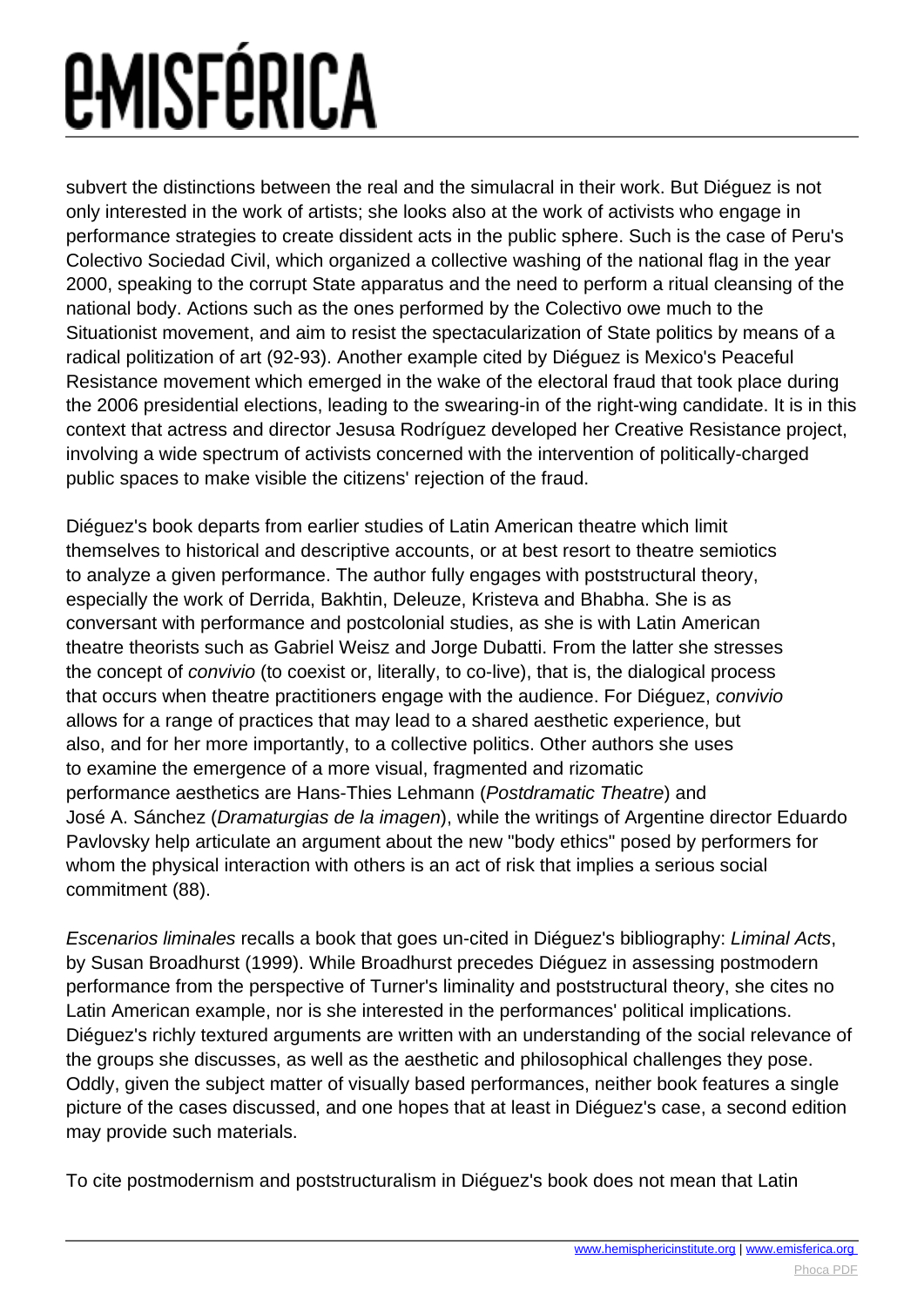American performance is a derivative of Euro-continental trends. We read, for example, of how the Peruvian group Yuyachkani (led by Miguel Rubio) navigates freely from popular, community-based street performances, to sophisticated conceptual pieces that combine theatre with installation art. Yuyachkani creates liminal performances because it operates in the interstices of ritual, myth, art and politics, frontally engaging a society wounded by a dirty war between the State and Maoist guerrillas. Diéguez describes the work of Teresa Ralli and Ana Correa as paradigmatic of the group's ability to address trauma and loss by means of performances designed to procure a collective healing. Thus, the sensibility displayed by this and other groups is not merely "postmodern," but rather a complex, hybrid sensibility, more akin to Latin American "anthropophagic" traditions of critical appropriation informed by political concerns.

Diéguez goes on in the next chapters to discuss the work of El Periférico de los Objetos (Argentina) and Mapa Teatro (Colombia), both of which engage with a multiplicity of media to create visually unsettling performances designed to jog audiences out of complacent, consumerist attitudes. Founded in 1989 by Daniel Veronese, Ana Alvarado and Emilio García Wehbi, El Periférico de los Objetos mixes live and puppet performance to address the vulnerability of individuals in a society unable to heal the trauma generated by the dirty war. In the wake of the 2001 economic crisis that lead to national bankruptcy, the group designed an urban intervention called Filoctetes, Lemnos en Buenos Aires to challenge passers-by to stop and consider their existence as ephemeral, anonymous citizens in a devastated society. Diéguez also discusses the performances of H.I.J.O.S., a collective of young activists who descend from people tortured, killed or disappeared during the dictatorship. Likewise political in its positions, Colombia's Mapa Teatro (under the artistic direction of Rolf Abderhalden) further explores the relationship of art and the social "real," by involving disenfranchized subjects in their productions. Their highly conceptual work is an often part-documentary, part-philosophical essay.

Ileana Diéguez's Escenarios liminales demonstrates that Latin American performing arts continue to be a privileged site from which to articulate a deconstruction of hegemonic discourses. Most of these performances trust the eloquence of visual imagery and their ability to interpel audiences in ways at once intellectual, visceral and political.

Antonio Prieto Stambaugh is a Mexican researcher and professor, focused on issues of performance, contemporary theatre, gender and queer studies. He is currently a full time professor at the Theatre Department of the Veracruzana University, and has previously been visiting lecturer at Stanford Univesity, researcher at El Colegio de Michoacán and director of the Center of Performing Arts Research of Yucatán (Centro de Investigaciones Escénicas de Yucatán of the state's School of Higher Art Studies). He holds an MA in Performance Studies from New York University's Tisch School of the Arts, and a PhD in Latin American Studies from the Faculty of